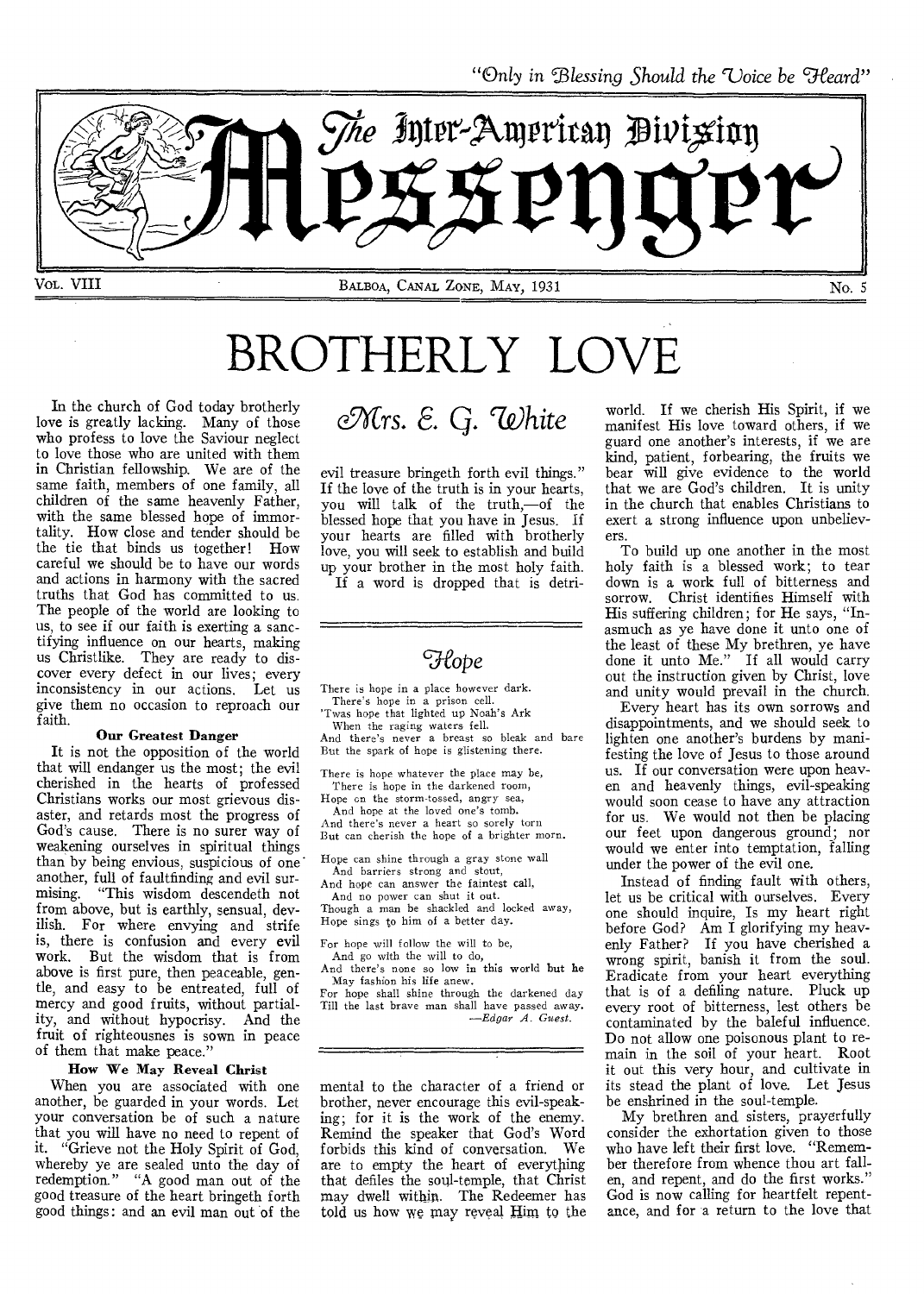we once manifested toward one another. "Charity suffereth long, and is kind; charity envieth not; charity vaunteth not itself, is not puffed up, doth not behave itself unseemly, seeketh not her own, is not easily provoked, thinketh no evil; rejoiceth not in iniquity, but rejoiceth in the truth; beareth all things, believeth all things, hopeth all things, endureth all things."

"If we love one another, God dwelteth in us, and His love is perfected in us." Pi

#### *SIGNS OF THE TIMES IN EDUCATION*

The apostle Paul, in his second letter to Timothy, says: "For the time will come when they will not endure sound doctrine; but after their own lusts shall they heap to themselves teachers, having itching ears; and they shall turn away their ears from the truth, and shall be turned unto fables." Chapter 4, verses 3, 4. A generation ago, if a minister of the gospel had preached in his pulpit as ministers of today preach, he would not have had a second hearing. It was an unknown thing for a minister to state his disbelief in any Biblical statement. Such is not the case today. But now it has become popular to speak in terms of what is known as scientific thought. Is not this a fulfilment of what the apostle Paul wrote to Timothy?`

In 1 Timothy 6:20, Paul again advises: "0 Timothy, keep that which is committed to thy trust, avoiding profane and vain babblings, and oppositions of science falsely so called." The words, "falsely so called," should engage our attention. A science is simply the knowledge we have gained concerning any given thing classified. The word *science* comes from the Latin word *scientia,* which means *to know.* 

The educational world today is leaning hard on the very unscientific theory of evolution. They do not know that what they say is so, but they put it out as a theory, and then they misname it as science, or knowledge. A very major part of this theory is what is known as the *nebular hypothesis.* Now a hypothesis is a very good thing if so used, being merely a theory as a beginning point to check up to see if the theory is true. Years ago the doctors did not know the cause of malaria. They had a theory that it was caused from bad air. That is what the word malaria That is what the word *malaria* means. Now we know that bad air has nothing at all to do with this disease, but that it is caused by the bite of a certain mosquito which has the germ of malaria. We still call it malaria, but we know better.

This theory of evolution is unscientific, and not one single proof has ever been submitted. This theory is that the

world and all that is in it came about by a slow process of development, that both animal and vegetable life came into being from small and imperfect forms, and that by slow development they have reached their present per-<br>fection. This eliminates the Creator. This eliminates the Creator. Yet nature everywhere speaks the same language to the effect that all living forms have become smaller rather than larger.

Shall we not conclude, then, that we have reached that time mentioned by the great apostle, and that these things say to us in thundering tones that we are in the last days of this world? We must be careful lest we also become a living fulfilment of the prophecy itself. W. L. ADAMS.

*Balboa, Canal Zone.* 

#### *WHAT HAS OUR RECORD BEEN?*

 $-$ 

The yearly reports from the thirty different missions and conferences have now reached our office through the unions in our division. As we compile the complete record for the year 1930, we feel grateful to God for what has been accomplished through the faithfulness of the earnest believers scattered through-<br>out the Inter-American Division. It out the Inter-American Division. should cheer our hearts as we realize, quarter by quarter, and year by year, how the Lord is working in and through human instrumentalities for the saving of souls. And wherein we sense our failures, let us arouse ourselves to more active service and to stricter self-denial, that the Lord may use each one of us individually as we heed the following counsel: "You are to make a gratitude offering of yourself. Your time, your talents, your means,—all are to flow to the world in a tide of love for the saving of the lost."

We have had a net gain in church membership of 1,026. The total baptisms in our field for 1930 numbered 1,755, which, with losses and gains, by apostasy, death, profession of faith and letter, bring our church membership for the division to 15,628 at the close of the year. Perhaps you would be interested in learning that these 15,628 church members are divided among the different languages as follows: Spanish, 4,305; English, 9,662; French, 1,623; and Indians, 38. There are 22,681 men, women and children attending our 665 Sabbath schools. What an army at study to better prepare themselves for service in the Master's cause!

It is estimated there were 2,062 persons in the baptismal classes at the beginning of the present year, and we are sure this number would be greatly increased if we could have a. complete repOrt from each mission and conference.

The existing financial depression has been seen in the funds reported.. Following is a comparative report by unions for tithe and mission offerings:

#### **Tithe**

| FIELD           | 1929      | 1930                            | Loss     |
|-----------------|-----------|---------------------------------|----------|
| Antillian Union | 52.695.55 | 48.228.74                       | 4.466.81 |
| Caribbean Union | 25,262.83 | 22.199.30                       | 3,063.53 |
| Central Am. U.  | 31.516.55 | 26.864.03                       | 4.652.52 |
| Col.-Ven. Union | 11,621.63 | 11,216.59                       | 405.04   |
| Mexican Union   | 12.391.84 | 12,115.73                       | 276.11   |
| Division Totals |           | 133,488.40 120,624.39 12,864.01 |          |

#### **Mission Offerings**

| Antillian Union | 36,462.52 | 33,503,38 | 2.959.14 |
|-----------------|-----------|-----------|----------|
| Caribbean Union | 14,590.25 | 12,456.13 | 2.134.12 |
| Central Am. U.  | 23,525.75 | 21.756.09 | 1.769.66 |
| Col.-Ven Union  | 7,683.93  | 7.097.06  | 586.87   |
| Mexican Union   | 7.352.77  | 7.051.88  | 300.89   |
| Division Totals | 89.615.22 | 81,864.54 | 7.750.68 |

Again we wish to express our appreciation to the believers in this division for their untiring efforts in helping **to**  make our records so encouraging; and yet, we are told that "the work of evangelizing the world has been greatly hindered by personal selfishness. Some, even among professing Christians, are unable to see that the work of the gospel is to be supported by the means that Christ has given them. . . . Thousands upon thousands are perishing in sin, and a lack of means is hindering the proclamation of the truth that is to be carried to all nations and kindreds and tongues and people." *"Testimonies" Vol. IX, p. 52.* 

"Love for lost souls brought Christ to Calvary's cross. Love for souls will lead us to self-denial and sacrifice, for the saving of that which is lost. And as Christ's followers give back to the Lord His own, they are accumulating treasure. which will be theirs when they hear the words, 'Well done, thou good and faithful servant . . . enter thou into the joy of thy Lord,' who for the joy that was set before Him endured the cross, despising the shame, and is set down at the right hand of the throne of God.' Matt. 25:21; Heb. 12:2. The joy of seeing souls eternally saved will be the reward of all who follow in the steps of the Redeemer." *—Id., p. 59.* 

**F. L. HARRISON.**  *Balboa, Canal Zone.* 

# **CENTRAL AMERICAN UNION MISSION**

| Apartado 1059, San José, Costa Rica  |                          |             |                             |                                  |
|--------------------------------------|--------------------------|-------------|-----------------------------|----------------------------------|
| W. E. BAXTER -<br>A. P. CHRISTIANSEN | $\overline{\phantom{a}}$ | <b>SALE</b> | $\blacksquare$<br>$\bullet$ | Superintendent<br>- Secy. Treas. |

# *ARE YOU PLANNING TO GO TO*

*SCHOOL?*  "If you would be satisfied with your lot in life, build a service station on it." Quite a comprehensive saying; and how true and simple and easy to follow. Hundreds of earth's princes have gained wealth and fame and honor, but have died without ever having tasted of the satisfaction of life because they have left the service station out. No life can boast of any lasting worth if the service station has been omitted.

Jesus, the only perfect example or pattern for human beings, attained His success and power through His service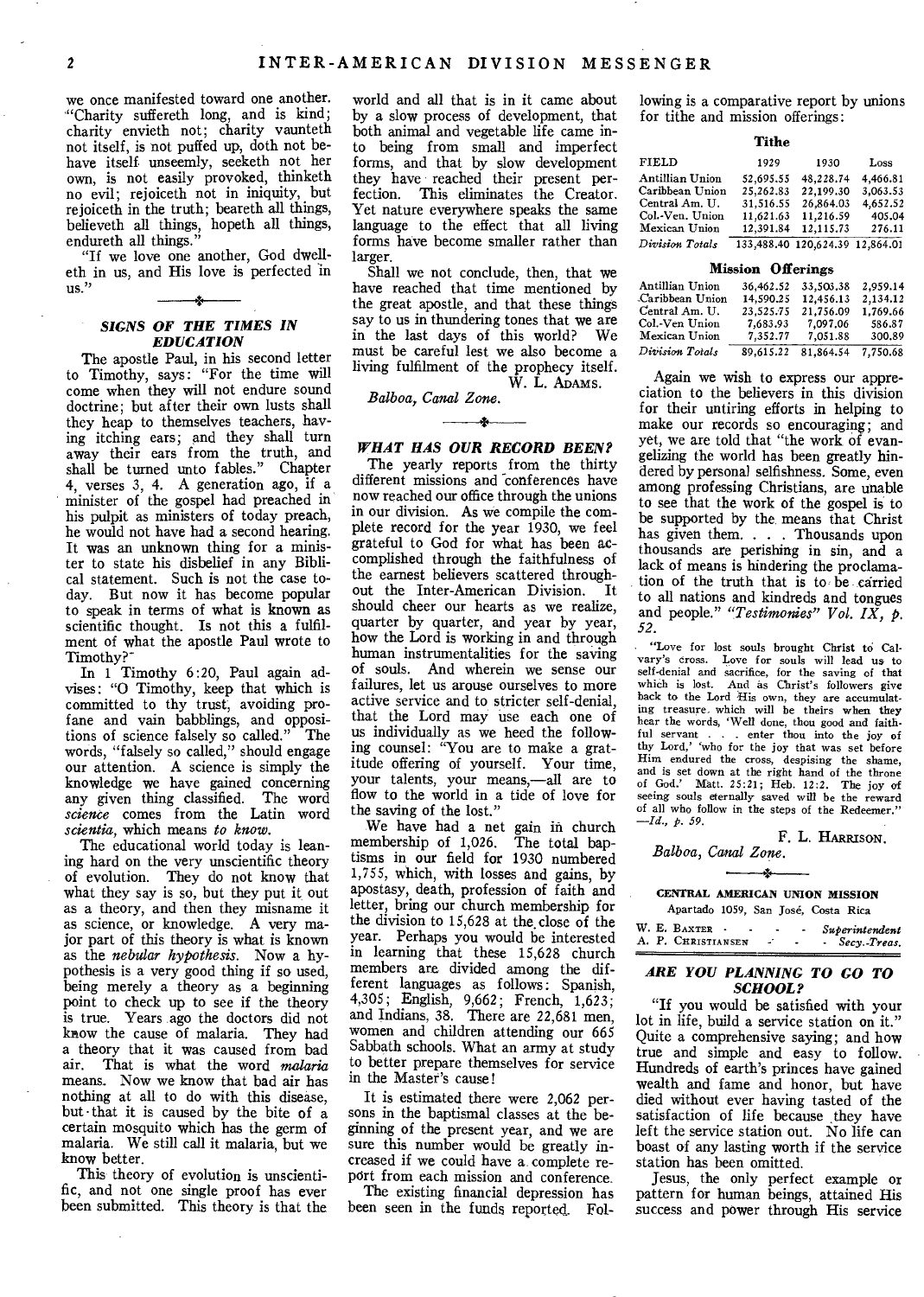station plan. "Through His whole life it your one ambition to enter one of he was possessed of one purpose, He lived to bless other." Single handed, and in spite of open opposition of bigoted priest and self-righteous Pharisee, He launched a world-wide service program; and His ministry must embrace, not alone the entire human family of His own genera:ion, but every nation, tribe and creature until the very end of time.

Was His a day dream, an idle fancy, a visionary undertaking? No, a thousand times, no. He put His time, strength, honor, mind, life, love, His ALL into the task He had set for His goal. Wayfarers were attracted by such zeal. They heard the message: "He that would be great, let him serve." They caught His vision, they united in His great program; and today thousands are ministering in His name, and are to be found in every remote corner of the whole world. There have been sufferings and hardships and misunderstandings, and self-denials and sacrifices. It has cost His life and the lives of more than fifty millions of devoted followers; but from pagan China and heathen Africa and the jungles of India and the wilds of South America, thousands who have been ministered unto will tell you that it is worth the price.

The world has its mammoth organizations, its colossal commercial undertakings; but none of them are large enough nor important enough to be compared in size, in influence, or in achievements with the church established by Jesus Christ. The humble service program launched by the carpenter of Nazareth's Son is rightly the most wonderful enterprise in all the world today.

Jesus has conferred on the remnant church the honor of bearing the last Message of mercy to a sinful world. Every Seventh-day Adventist young person should sense keenly the responsibility of such a sacred trust. The older standard bearers are falling in death. The youth must not alone fill in the gaps, but must bear the blood-stained banner forward to millions yet unwarned.

The gateway to service is the training school. Young man, young woman, are you planning to go to the training school this year? Have you decided to devote your time, your ability, yes all your talent to Jesus and His glorious work? Have you decided to be a soldier in active service when the battle is pressed to the gates, and the cross triumphs mightily in final victory over sin? You may secure preparation for this service of the great King in one of our training schools.

Inter-America is favored by having six of these training centers established within her borders,—three English, two Spanish and one French. I appeal to the youth in this division that you make

these schools and prepare for service. Your salvation will be made more certain if you spend a few years persuing a course of training in a Christian school. Is any sacrifice too great that will help strengthen your hold on eternal life?

Write to the principals for information. The Latin youth of Colombia, Venezuela and of Central America will kindly direct their inquiries to the writer—Apartado 1325, San Jose, Costa Rica. The time has come for this new school, "Colegio Adventista Latino," to make its influence felt. The teachers are here to serve 'the youth that the youth may be prepared for service. Let us hear from you immediately. Let us begin to get acquainted.

Are you planning to go to school, and<br>this year? W. H. WINELAND. W. H. WINELAND.

*San Jose, Costa Rica.*   $\rightarrow$ 

#### *NO ORDAINED MINISTER BUT THE MESSAGE SPEEDS*

Although it has been somewhat lonely with us here in Honduras for the past few months, due to the lack of workers, yet really we have reason to know that God is going before His people as He did with Israel of old. Our hearts have been cheered to see the encouraging results from missionary efforts on the part of our Spanish lay members,

Recently four new companies have been formed wholly by the labors of the laity, so that Tela, Nueva Armenia, Piedras Amarillas and Jalaca now have the light of this truth shining in their midst.

As the fruit companies abandon certain farms after a few years' production, there are many Spanish families settling on them, who seem to be doing well in an independent way, thus allowing many to live out their convictions by keeping God's commandments. In these companies there is a good number who after receiving Bible studies from our Spanish worker, Brother Juan G. Ianza, are now waiting the arrival of an ordained minister to receive the rite of baptism.

Recently one of our young colporteurs, working with small books and magazines among the banana camps, was severely mistreated by a former evangelist who became angry merely because the colporteur was selling Adventist literature. Being a cripple, he deliberately struck the colporteur in the face below the eye with the end of his crutch. People were astonished that the young man did not strike back. The offending person was given fifteen days in prison, but our young colporteur resumed his work after a few days, and is doing well.

Word has just reached us telling of a successful -colporteur experience by Brother de la Cerda, our field man. After spending a few days in the department of Choluteca, he has delivered \$250.00 worth of literature. We believe we shall see the results of these printed pages now being scattered in these remote places; for God has promised to care for the seed that falls on good ground.

We are glad to have with us Brother Christiansen from the union office, who is checking the accounts of the mission. The reports for 1930 show that it has been a good year financially, although the country has been passing through a serious crisis. The tithe from 130 members was \$1,559.70 and the mission offerings \$2,670.96, including \$1,525.69 Harvest Ingathering. Thus a total of \$4,230.66 was received from our members.

We are confident that 1931 will open many avenues of progress in this needy field. Upon the arrival of the new superintendent, we are sure there will be a harvest of souls to be added to these who are now faithfully bearing the light of God's everlasting truth.

J. W. COLE. *San Pedro Sula, Honduras.* 

#### *TIDINGS FROM COSTA RICA*

 $\overline{\phantom{a}}$ 

The series of meetings which Pastor N. W. Dunn has been conducting in San Jose, Costa Rica, has now closed and we give God all the glory for results obtained. We feel that the Lord has signally blessed in this effort and honored the consecration and prayers of the workers as they gathered night after night, seeking to know the will of the Master and to follow in His footsteps.

The attendance never was very large, something like an average of thirty-five or forty besides the church members, but about fifty percent of these are really interested and about fifteen are beginning to keep the Sabbath. Some are suffering persecution but are determined to follow the light. One lady, the mother of a young protestant minister, is in deep trouble because her son ridiculed her and finally left home for a time. She has faith to believe God can touch even his heart. Another lady, who was doing some work for another mission, was relieved of her work because she came to the meetings. A man and his wife came to the meetings and have promised to keep the Sabbath They also had their work taken from them. It means a great deal to step out and lose work in these times of stress, but we know that God has something better for these dear souls. The first Sabbath after the close of the effort over twenty visitors attended Sabbath school.

"We praise Thee, 0 God,

For the gift of Thy love,

For Jesus who died And is now gone above."

FRANCES LIGHT.

*San Jose, Costa Rica.* 

 $\dot{\mathbf{3}}$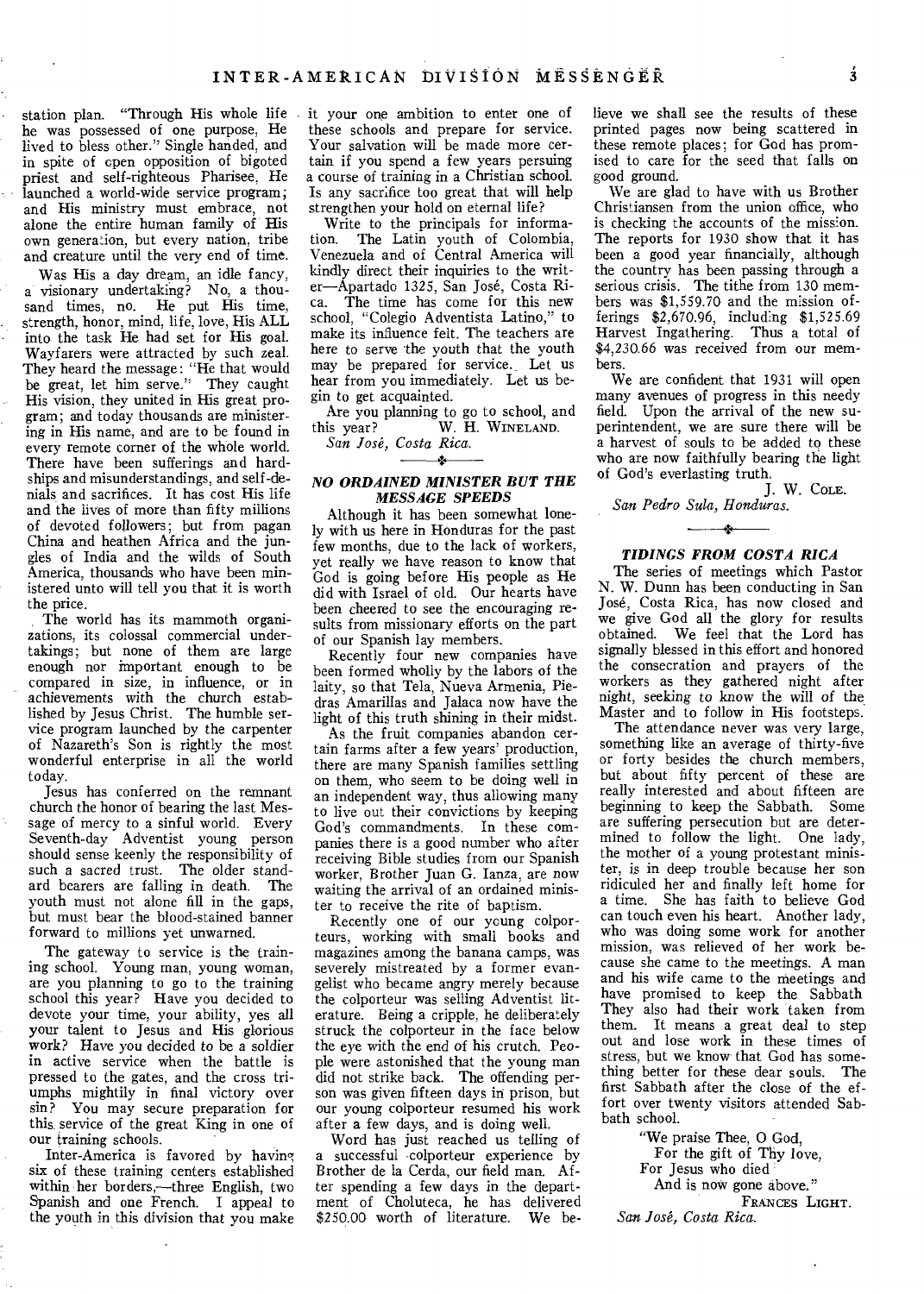#### *BRITISH HONDURAS*

Our' general meeting is now in the past and we look forward to the great task of saving souls with renewed courage. It was our privilege to have Pastors Crager, Adams and Baxter with us during the meetings, and the instruction they were able to give us was helpful to all. We were very much disappointed in not having a number of our brethren and sisters with us from the Bay Islands, but sailing was very dangerous on account of the high seas. Several started out in a boat but had to return until the storm was over; then they made a second attempt and came some distance when another storm arose and they had to return. Some became discouraged and would not try again, but six made the third try and they were privileged to be with us during the last part of the meeting. We were glad to see them and wished that the rest of their party might have been with us also. I am sure that the influence of this meeting will be felt in all of our churches. During the entire meeting we were caused to feel that we are very near the end and the great need of consecrating our lives to the One who is able to help.

Professor Adams was compelled to leave about the middle of the meeting to make connections with his boat. Pastor Crager, from the General Conference, was able to be with us just a week, and Pastor Baxter remained throughout the entire meeting and several days after, assisting in the interest that was developed in the night meetings. We are still going ahead with the effort and a splendid interest is developing. We fully believe that a number will take their stand for this truth. We reclaimed one family that was with us just a few years ago but left because they were not in harmony with some of the principles of the Message. Now they are so happy to be with us again. The church in Belize is glad to see them take their stand with this people once more. Brother Pinkney has known this truth for more than thirty years, and although Satan •tried to turn him away over the question of the Spirit of Prophecy, today we rejoice that he has seen his mistake and has returned to the fold. It is marvelous how Satan tries to. hinder this Message! When this good brother left the truth he did not even want to see our denominational papers around the house, so he decided that he would bury them, as the law in Belize does not permit anyone starting a fire in the open. He dug a hole and buried the papers along with some other things in the earth. He thought that he would be happy when the papers were out of his sight, but now he was troubled in spirit more than ever, and three days later when he could not stand it longer,

he went to the place where he had buried the papers and got them out of the earth. Water had gathered in the hole and the papers were all wet, but he dried them in the sun so as to have them in his possession to read\*again. Surely, the Lord works in -mysterious ways to bring His children into the truth.

We are of the best of courage in this part of the Lord's vineyard and are planning to do all we can to bring this truth before the people. Brother Henriquez is planning soon to hold a tent effort in the island of Roatan, and Brother Garbutt and I will hold an effort in Stann Creek at the close of the meetings here in Belize. We are sure that the Lord will help us as we go forth in His name. Pray for the success of these meetings in this needy mission field. C. B. SUTTON.

*Belize, British Honduras.* 

# Á. *SALVADOR MISSION*

There is real satisfaction in knowing that we are a part of a special Message that in our own time must not only be advanced, but actually finished. The reports of progress and victory that come from the different sections of the world field always bring joy to us, so we hope that a brief note from Salvador will be read with interest by other members throughout this division.

We are glad to be able to report that there is also a note of advancement in this country. Our members are loyal to the Message, and long for the coming of the Master. To help in hastening His coming, they are active in carrying the truth to their friends and neighbors. Our colporteur army, under the leadership of Brother Roque Reyes, is using every opportunity to place truth-filled literature in the homes. We look for a good increase in this line of ministry during the year.

At this writing our interests are quite centered in the city of Santa Ana. Brother Librado Concepci6n and wife have just arrived from the academy in Costa Rica, and they with the writer are carrying on a series of meetings in the church. We are now at the close of the fourth week, and while the attendance has not been large, yet it has ranged between 100 and 175, 125 attending most of the time. We have just presented the Sabbath question, which caused some to cease attending, yet others are showing a real interest. Up to this time, thirteen have manifested their desire to obey. We expect this number will be increased as other subjects are presented. The three daily newspapers do, not publish all the articles we send them, yet each one has published several articles.

We desire that the truth may triumph in this, the second city of Salva-<br>dor.  $\parallel$   $\parallel$   $\perp$   $\parallel$   $\parallel$   $\perp$   $\parallel$   $\parallel$   $\parallel$   $\parallel$ H. L. OLSON.

*San Salvador, El Salvador.* 

 $\sim$ 

 $\sigma^{\rm A} = \sigma^{\rm A}$ 

#### *A. NEW- SABBATH SCHOOL AT OBISPO*

The Obispo Sabbath school which was organized the 14th of January by Pastor E. J. Lorntz and Prof. F. W. Hahn has been functioning nicely. Twenty-five members are enrolled. We surely are thankful to the Lord for His blessings to us from day to day.

A woman that has been a visitor to our Sabbath school for two weeks has been very much impressed. During the marking of the class records it could be seen that something had made an impression on her mind. What was it? The thought of, giving an offering! When the envelope was passed around she had two rings and she gave one, asking us to keep it until she should bring an offering of money. She returned the same evening with an offering and took the ring.

Surely the Lord is going before and preparing the hearts of the people.

*Obispo, C. Z. A. A. MARSHALL.* 

### *CENTRAL AMERICA*

Brother Kieser, field missionary secretary of the Central American Union, writes: "Wherever our colporteurs are working, success is attending their efforts, but in some of our fields there is a great lack of colporteurs. The budget does not limit the number of colporteurs we can use." He also informs us that several of the student colporteurs from the union training school have already delivered more than enough to entitle them to the scholarship privileges. His words are true, "Brethren, `There is no crisis with the Lord.' Let us pray for more faith."

At the close of March, Brother Mulholland reported about ten new Sabbath keepers in Chorrera, as a result of the meetings held there, and also a promis-, ing interest in the truth a few miles farther on at Coco.

#### 44 COLOMBIA-VENEZUELA UNION MISSION Apartado 39, Medellin, Colombia

|            | H. E. BAASCH |  |  | Superintendent |
|------------|--------------|--|--|----------------|
| J. B. Ross |              |  |  | Secy.-Treas.   |
|            |              |  |  |                |

#### *GOD BLESSES THE LITERATURE MINISTRY*

Brethren Jorge Rend6n and Gilberto Bustamante can be numbered among those colporteurs who have suffered arrest in the pursuance of their work. This took place in Cucuta, where a man to whom Brother Rendon was delivering a book, threatened him with bodily injury. Our brother could not leave, as the man had his satchel, and kept on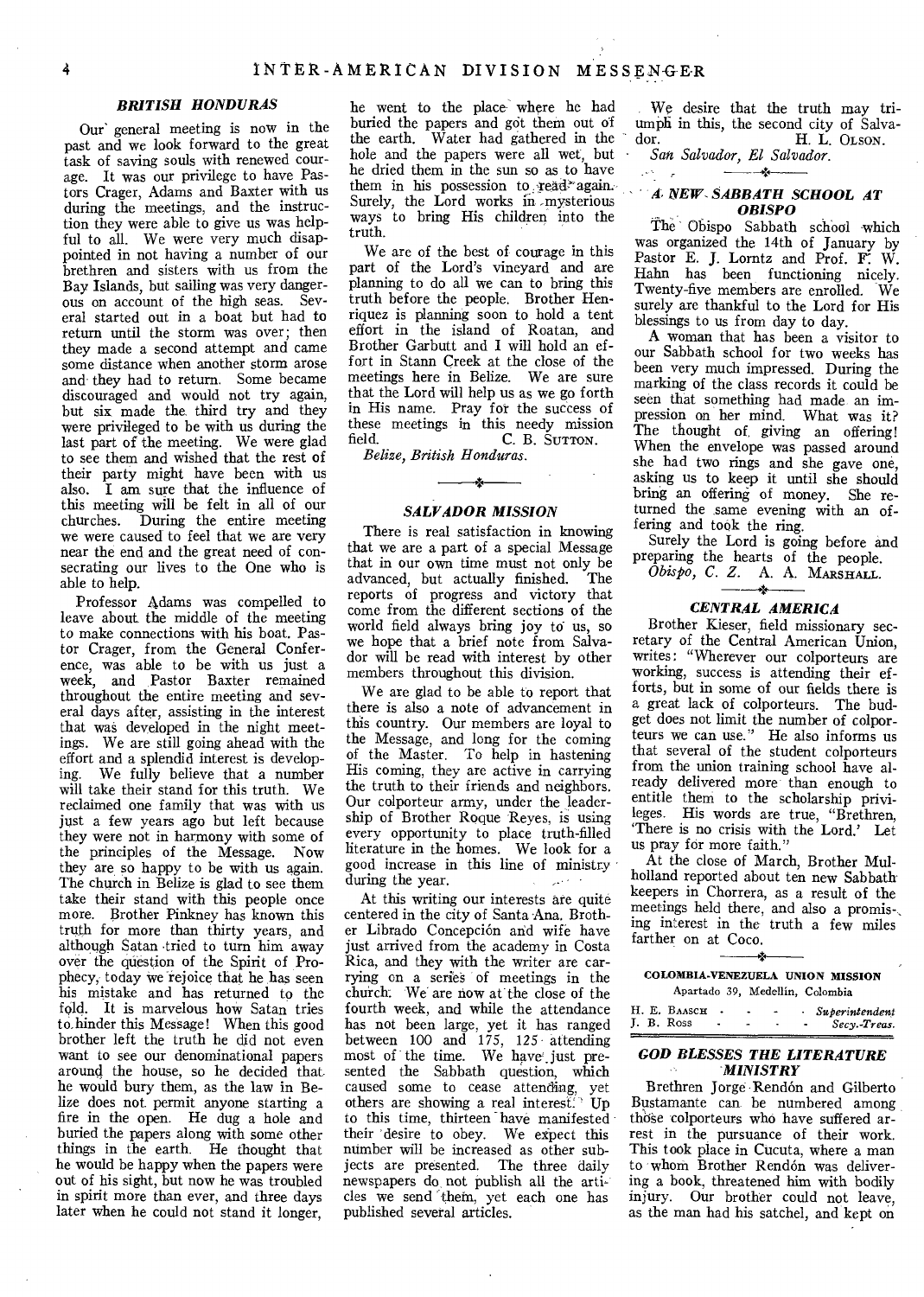talking in a loud voice. A policeman, hearing the noise, came along and arrested Brother Rendón. He took him, in spite of his protest, to the village priest, then to the police station. Brother Bustamante was also brought in when he was about to leave town for a trip to other places, and all their books wer. brought to the station. It was necessary to see the governor before the books could be released and our brethren continue with their work. I understand that the governor gave them a permit that would secure them against any further trouble in that state.

At the time of the foregoing experience, Brother Rendón was about to go to Ocafia. We see now why Satan tried to discourage him and prevent him from going. A letter from a man in Ocafia says that while studying under a Jesuit father some years ago, he was anxious to study the Bible and see for himself what it taught. He had hard work to find one. When he did, he studied and compared the doctrines of the Bible with those of the (church, and "saw the enormous difference that there is between the one and the other." He left the church and knew of no other religion to accept. About two years ago there came to his hands a copy of "Our Day," which he studied together with the *Centinela*. Then Brother Rendón came and was with him for a short time. Since then he has been telling every one what he knows of the truth, and six in all, he says, are keeping the Sabbath and in every way conforming to the standards of our faith. God indeed blesses our literature ministry.

Brother Jorge Escandon had a similar experience. In Pivijay two customers demanded the refunding of their money when they learned they had an Adventist book. The bishop of Santa Marta happened to be in town on his pastoral visit, and when our brother was taken to the mayor's office, the bishop, the village priest, and three other priests came in. Jorge had the best of the argument with the bishop, who finally became angry and excommunicated him, when he saw that the young man was not at all intimidated. As our brother came out of the mayor's office, a number of men congratulated him. A large number of the villagers had collected and heard this witness to the truth. We are thankful that our young men let nothing hinder .them from going right forward with their wonderfully fruitful work.

I recently made a trip to the department of Bolivar. I was glad to find Brother Redondo greatly improved in health. It was my privilege to baptize Brother Ramos. In Plato three evening meetings in the open air were attended by a large number, including the most influential people in town. They were

much pleased with what they heard. Brother Valdes will follow up the interest. One man is already keeping the Sabbath as the result of work by Brother Urbina,

In Carmen we found Sister Teresa de Jaraba very sick. She fell asleep in Jesus the next day, the second death in the history of our mission, the first being that of Brother Modesto Mayorga who died while canvassing in Bucaramanga in 1925. In Lázaro four went forward in baptism. Brother Nicolas Herrara is donating a fine building spot to the mission, and we hope to have a chapel and workers' room constructed in the near future. A telegram from Brother Jose Manuel Martinez, one of our faithful canvassers, announces that he organized a small Sabbath school in China. I did not know we had two families there. When interests spring up faster than we can attend to them, we can only attribute it to the pouring out of the latter rain upon this needy field. E. W. THURBER. E. W. THURBER.

*Barranquilla, Colombia.*   $\overline{\phantom{a}}$ 

#### MEXICAN UNION MISSION

| Calle Teotihuacan 19, Mexico, D. F., Mexico |                        |                |  |                                      |
|---------------------------------------------|------------------------|----------------|--|--------------------------------------|
| C. E. Woop<br>I. G. PETTEY                  | <b>Service Control</b> | $\overline{ }$ |  | - - Superintendent<br>- Secy.-Treas. |

#### *"THE BLIND SHALL SEE"*

It is just a little over a year since Doctors Gloor and Reynolds came to Mexico to do self-supporting missionary work. Many are the witnesses, however, in this short period of time, who will forever praise God for having guided these men to come to Mexico. It certainly is a great and rare privilege to be able to minister to the needy, not only in a physical, but also a spiritual way. These doctors have acquired the ability of doing both.

Many wealthy and influential people in Mexico are already aware of the ability of these consecrated men. Not long ago, while visiting the work in that portion of this mission, Doctor Gloor invited me to accompany him to the farm of the late ex-president Obregon in search of guinea pigs.

After having been introduced to Mrs. Obregon, she related an experience she had had, which had brought the good work of the doctors to her attention. She said that for many years a blind beggar had unfailingly called at their farm. Being kind-hearted and a lady of means, she had always given him something. One day, however, after having not called for some little time, the beggar came back with the request that he be permitted to *see* Mrs. Obregon. Of course, it was a puzzle to her how a blind beggar could see her, so out of mere curiosity she asked for him to be led in.

"I have come," he said, "to see you,

Mrs. Obregon. You have been very kind to me and have helped me for a long time, and it has always been the desire of my heart to see you. And now I thank you for your kindness."

To her astonishment, it was the same old blind beggar, but he certainly could see.

"Those American doctors," he said, "have operated on my eyes, and now I can see."

This man begs no more. As he had no money to pay for the operation, he offered to give his services to the doctors the rest of his life. It is needless to say, however, that they do not accept this kind of pay. What is more interesting, is that this man is now keeping the Sabbath along with many more in that part of Old Mexico.

ERNEST POHLE.

*Chihuahua, Mexico.* 

#### ANTILLIAN UNION MISSION

 $\overline{\phantom{a}}$ 

Calle Segunda No. 31, Arroyo Apolo Havana, Cuba

A. R. OGDEN - - - - *Superintendent*  F. I. MOHR - *Secy.-Treas.* 

#### *ANTILLIAN UNION INSTITUTES*

In the very beginning of the present year, our colporteurs of the Dominican Republic met in Santo Domingo for their annual institute. The interest was good from the start, and God's presence was felt by all. We were glad to have with us E. W. Everest, manager of the Cristobal branch of the Pacific Press Publishing Ass'n., who brought to us greetings from that loyal corps of workers, the men and women engaged in producing the books and magazines, who are too frequently forgotten when we speak of this great literature ministry.

Perhaps in no other country in the western hemisphere has a government passed through more of a strain than the Dominican Republic during 1930. In addition to extremely poor marketing conditions for their products, such as exists in most of the tropical countries at the present time, this little nation with less than one million inhabitants, suffered in the early part of last year a political revolution, which lasted for some time and greatly affected its already critical financial situation. Then to add to the almost unbearable load came the terrible cyclone in the fall of the year, leaving the capital city wholly in ruins.

Yet, as the colporteurs of that mission met from day to day during the institute, surrounded by the wreckage and debris of the storm, not one word of doubt or discouragement do we remem-<br>ber hearing. To the contrary, their To the contrary, their faith and spirit were splendid, as they faced the future. From the superintendent of the mission and the field missionary secretary on down the line, every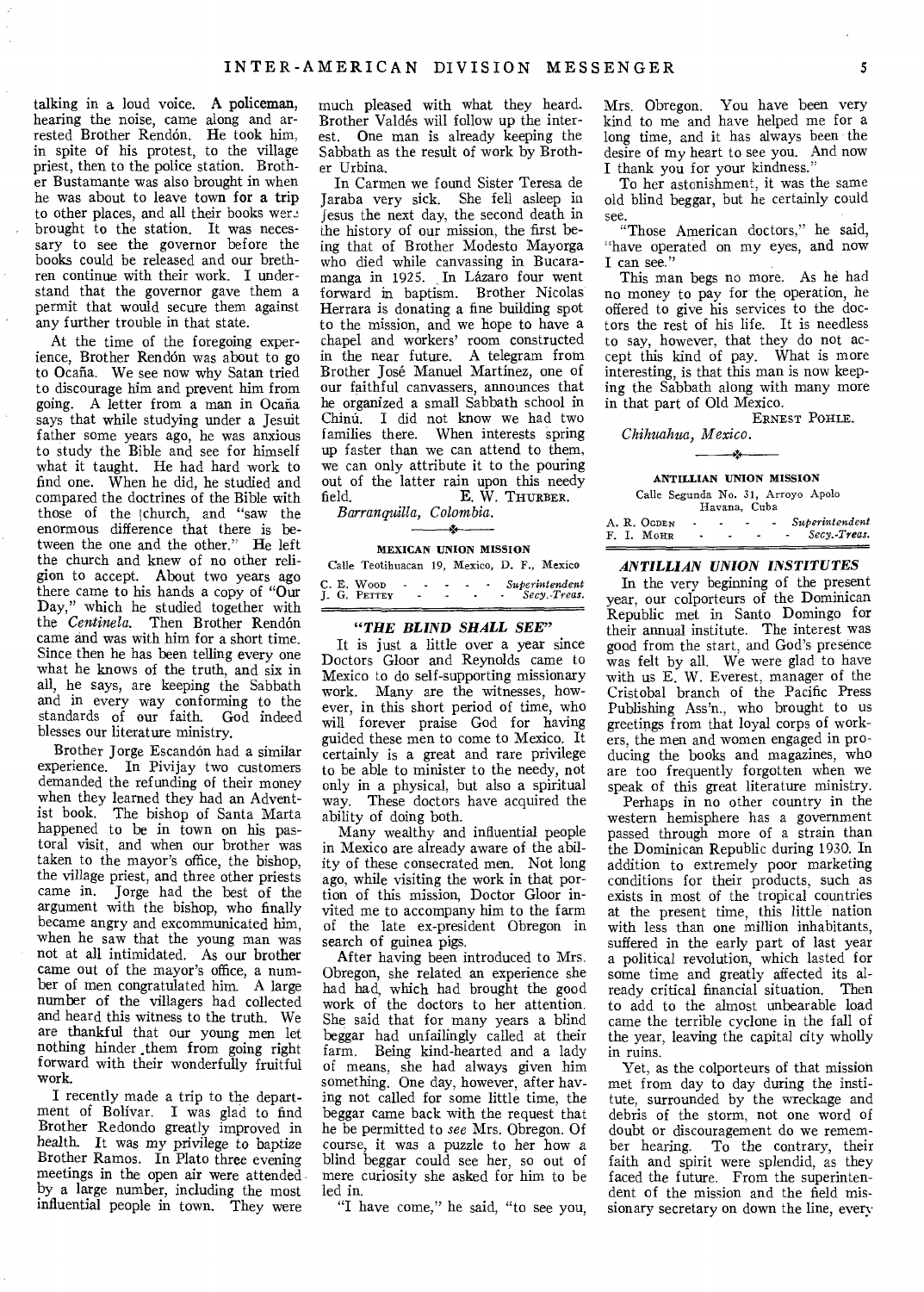



worker and colporteur seemed to manifest a wonderful spirit of optimism. It was the spirit of faith in the onward progress of this Message. Such faith always has its reward, as is to be seen in the report which came to us recently for the balance of the month in which our institution was held.

Some of the colporteurs had time after reaching their field to work only one week in that month, while others worked parts of two weeks. They reported 194 orders for the large book and of this number 176 were in combination with a year's subscription to *El Centinela.*  Total sales amounted to over \$1',000. Surely this is a demonstration that our success in this work does not depend upon conditions that may surround. It is God who gives us success.

Following the Santo Domingo institute, we passed over to Porto Rico, where another institute was held. Brother Bernardo Hernandez, our newly appointed field missionary secretary, had gathered a goodly number of promising young people. We feel to thank God that once more Porto Rico has a strong colporteur leader, and for the number of colporteurs again in that field. We were pleased to see once more Brother Borrero and also Miss Laura Tomei, who have so faithfully stayed by the work for a number of years.

Our Haitien institute, the last of the season, was held in Port au Prince. The keen interest manifested in the colporteur work by the superintendent, Pastor J. A. de Caenel, and also his faithfulness in translating to the French for the speakers were appreciated. For a long time it has been considered impossible to sell our large books in this republic, because of the extreme poverty that exists there; but our colporteur director, Pastor F. D. Apollon, has demonstrated recently that this is not true, and has had some very interesting experiences in his work. From this place Brother Everest returned to Cristobal. We feel

the publishing work throughout the Antillian Union was greatly benefited by Brother Everest's visit, and believe the present year will be one of progress. W. A. BERGHERM.

*Havana, Cuba.* 

#### *CUBAN COLPORTEURS OF GOOD COURAGE*

ik.

(Continued from April)

Brother Williams, who has been in the book work for more than fourteen years, is still going strong. He has placed his personal goal at 200 "Patriarchs and Prophets" sold during the first six months of the year. He is doing his best and the Lord is blessing his efforts.

There are many colporteurs who can show records of sales much larger than Brother James can, but when it comes to souls saved he can always tell many interesting experiences. He was able to reach his goal of two souls during 1930 and he has gone out after more during 1931.

Brother Labrador is a thorough believer in the colporteur work for it was the colporteur work, indirectly, that brought him into the truth. He is willing to give to others the thing that has done so much for him. He is a new beginner but he is going after things as though he had had years of experience. I was with him a day or two last month and he was telling me how the enemy tried to discourage him when he was beginning. He was working a few days with Brother Diaz and one day while they were deliver:ng, a man who had ordered a book decided that he would not take the book when they returned. The day they returned to deliver the book the man came out at them like a mad man. He had a sword in his hand and he drew it out of the scabbard and came at Brother Labrador with it. When he came up so close that the point was right against Brother Labrador's chest, it seemed as though an unseen hand

took hold of the man and prevented him from coming any farther. All the time Brother Labrador was very calm and instead of thinking of what the man was doing he was thinking of the promise in Ps. 34:7. This experience, instead of discouraging Brother Labrador, proved that this is indeed the work of the Lord and that He is in it with the colporteur to--protect and to give success.

If we were to look at the outward appearance we would not go out with the prospectus. Every one is crying hard times and no money. Wages are very low and many people are without work. In spite of all these reverses when we go out in the name of the Lord, we find those who are looking for the things contained in our books and are willing to make, sacrifices in order to get the Message we carry.

Last week while working with Brother Williams we went almost two days without an order but we kept going, doing our part trusting the rest to the Lord. When it seemed the least probable we took three orders in succession. We are seeing that it pays to follow Solomon's advice: "In the morning sow thy seed, and in the evening withhold not thy hand: For thou knowest not whether<br>shall prosper." R. R. MATTISON. R. R. MATTISON.

*Manacas, Cuba.* 

#### *HOW THE CHINESE HELP IN JAMAICA*

The Lord blessed us in our Harvest Ingathering among the Chinese. We were able to more than reach our goal of ten pounds per day on our last trip out. We received from the Chinese a total of three hundred and sixty-seven pounds, twelve shillings. It seems that the conference may not reach its goal this year but the amount in the office, including the amount received from the Chinese totals one thousand and eighty<br>pounds. B. A. MEEKER B. A. MEEKER.

*Kingston, Jamaica.*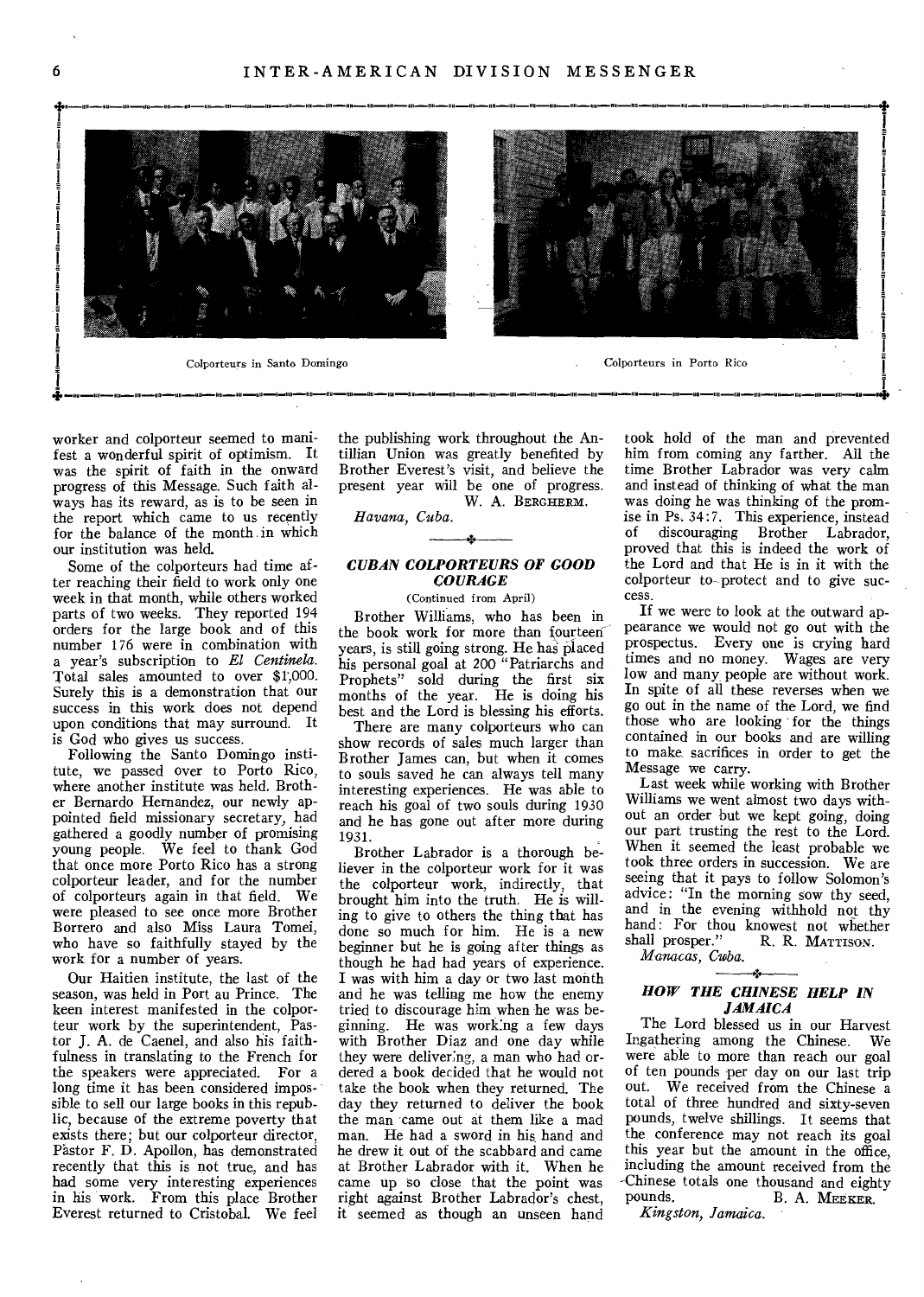#### **CARIBBEAN UNION CONFERENCE**  Box 221, Port-of-Spain, Trinidad

|  | W. R. ELLIOTT . |  |  | - Superintendent |
|--|-----------------|--|--|------------------|
|  | M. D. HOWARD    |  |  | Secy.-Treas.     |

#### *NEWS FROM THE CARIBBEAN UNION*

The Guiana meeting is now in the past, but the blessings will remain, we trust, for many a day. God came very near to us there, and many of the delegates told of blessings received, and expressed their determination to be faithful to the end. Pastor G. W. Wells was with us throughout the meetings, and gave strong help. God greatly blessed his ministry. He spoke at most of the morning and evening meetings.

Owing to. circumstances, four years had elapsed since a conference was held in this field. The first meeting of the conference convened at 10:30 Sunday morning, February 8. A total of seventy-five delegates attended. Fifty-five of these were lay members, representing the various churches. From day to day the delegates were faithful to be in their places, and gave their attention to the business to be done. The committee did faithful work and we were able to close the conference with all its work completed.

The reports were for the four year period, and while the advancement made has not been all that one could wish, still something has been accomplished and we all look with courage to the future. Three hundred and sixty-five have been added to the churches, but because of loss by death, removal, and apostasy, the net gains are\_ only one hundred and forty-one. The total membership of the conference now stands at six hundred and forty-one, organized into seventeen churches. Three new churches were admitted to the sisterhood of churches at this conference.

The tithe for 1930 showed a small gain over that of the previous year. In this respect Guiana made an exceptional record. A good record was also made in Harvest Ingathering, for they more than doubled the amount raised the year before, securing \$277.59. Big Week results were not so encouraging, but let us be thankful for what has been accomplished and put forth greater effort for the next campaign.

The home missionary report shows that many of the people are actively engaged in working for others, and things are being accomplished. Although lit tie has been done in the book work, plans are being laid, which, when worked out, will, we hope, greatly increase our literature sales in this field. There are many thousands who have not yet heard the Message, and to these the colporteur should go, for they must hear the call.

The Missionary Volunteer report shows eleven societies with a member

ship of one hundred and fifty-nine and a reporting membership of sixty-nine.

Officers were elected for the ensuing two-year period as follows: President, Pastor L. H. Gardiner, Secretary-Treasurer, - Field Missionary secretary, Charles Manoram, Missionary Volunteer and Sabbath school secretary, Miss B. Callendar. Ministers in the conference are: Pastors A. E. Riley, J. T. Carrington, Henry Beck and C. A. Blackman.

A short time must elapse before Brother Gardiner can connect with the conference, because of an effort he is conducting in Bridgetown, Barbados. He reports about seventy persons there preparing for baptism. We are indeed thankful for what has been and is being accomplished in Barbados. During the conference held there in January, forty-nine were added to the church by baptism. Brother Gardiner writes that there is an interest all over the island, and a great desire on the part of thousands to hear the truth. Let us not forget to pray for the work and workers in Guiana and Barbados.

W. R. ELLIOTT. *Port-of-Spain., Trinidad.* 

# **With Our Departments**

#### **OUR WORKERS' CORNER**

#### **Criticism and Contention**

*1. Pride is the cause of all contention.*  "Only by pride cometh contention." Prov. 13:10. The hidden motive behind all *criticism*  and faultfinding is to exalt self.

*2. Friends are separated by "whisperers" and "talebearers."* 

"A froward man soweth strife: and a whisp-erer separateth chief friends." Prov. 16:28. "But he that repeateth a matter separateth

very friends." Prov. 17:9.

3. Where there is no wood "the fire goeth out." "Cast out the scorner, and contention shall go out; yea, strife and reproach shall cease.' Prov. 22:10.

"Where no wood is, there the fire goeth out: so where there is no talebearer, the strife ceaseth." Prov. 26:20.

*4. Satan is the father of all criticism.* 

"Now is come salvation, and strength, and the kingdom of our God, and the power of His Christ: for the accuser of our brethren is cast down, which accused them before God day and night." Rev. 12:10.

*5. It has always been the plan of Satan to especially criticise and bring into disrepute those who have been called to lead out in the work of God. Even Moses, the meekest man that ever lived, did not escape.* 

"Miriam and Aaron spake against Moses because of the Ethiopian woman whom he had married: . . . and they said, Hath the Lord indeed spoken only by Moses? hath He not spoken also by us? Num. 12:1, 20.

*6. Criticism, and not being willing to submit to organisation are always ear-marks of apostasy.* 

"But chiefly them that walk after the flesh in the lusts of uncleanness, and despise government. Presumptuous are they, self-willed they are not afraid to speak evil of dignities." 2 Peter 2:10.

"Likewise also these filthy dreamers defile the flesh, despise dominion, and speak evil of dignities." Jude 1:8.

*7. The church is in need of earnest builders and not church scavengers.* 

"The church is in need, not of burdens, but of earnest workers; not of fault-finders, but of builders of Zion. Missionaries are needed. . who will be true as steel to preserve the honor of those whom God has placed at the head of His work, and who will do their utmost to sustain the cause in all its departments, even at the sacrifice of their own interests and lives, if

need be. "The church is suffering for want of unselfish Christian workers. . . . Those who live upon the husks of others' failings and deficiencies, and who gather to themselves the unwholesome miasma of their neighbor's neglects and shortcomings, making themselves church scavengers, are no advantage to the society of which they form a part, but are an actual burden to the community upon which they inflict themselves."<br> *-"Testimonies," Vol. IV, pp. 193, 194.* 

*8. Parents should be careful in their homes in making criticism before their children.* 

"Many heads of families make the service a subject of criticism at home, approving a few things and condemning others. Thus the message of God to men is criticised and questioned, and made a subject of levity. What impressions are thus made upon the young by these care-less, irreverent remarks, the books of heaven alone will reveal. The children see and understand these things very much quicker than parents are apt to think. Their moral senses receive a wrong bias, that time will never fully change. The parents mourn over the hardness of heart in their children, and the difficulty in arousing their moral sensibility to answer to the claims of God. But the books of heavenly record trace with unerring pen the true cause." *—Id., Vol. V, p.* 497.

*9. By dwelling on mistakes of others we become changed.* 

"You see that your brethren do not come up to the Bible standard, that there are defects in them; and you dwell upon these defects. feed upon them instead of feeding upon Christ; and by beholding, you become changed into the same image. But criticise no one; do not contrast your own exact course with the deficiencies of others."—Id., *Vol. V, p. 334.* 

10. We *should not criticise, but love one another.* 

"We are not to condemn others; this is not our work; but we should love one another and pray for one another."—Id.,  $Vol. V, p. 345.$ 

*11. Criticisms bar the working of the Holy* 

*Spirit.*  "The Spirit can never be poured out while variance and bitterness toward one another are cherished by the members of the church. Envy, jealousy, evil-surmising, and evil-speaking are of Satan, and they effectually bar the way against the Holy Spirit's working. Nothing else in this world is so dear to God as His church. . . Nothing so offends God as an act that *in*jures the influence of those who are doing His service. He will call to account all who aid Satan in his work of criticising and discouraging." *—Id., Vol. VI, p. 42.* 

*12. Criticism comes to the church that is not earnest in God's service.* 

"Wherever a church is established, all the members should engage actively in missionary work. They should visit every family in the neighborhood, and know their spiritual condi-tion. . . By this neglect a condition of things has been brought into the church that has eclipsed the high and holy interests of the work of God. A spirit of criticism and bitterness has come into the church, and the spiritual discernment of many has been dimmed. Because of this the cause of Christ has suffered great loss." *—Id., Vol. VI, pp. 296, 297.* 

L. V. FINSTER.

*Balboa. Canal Zone.*